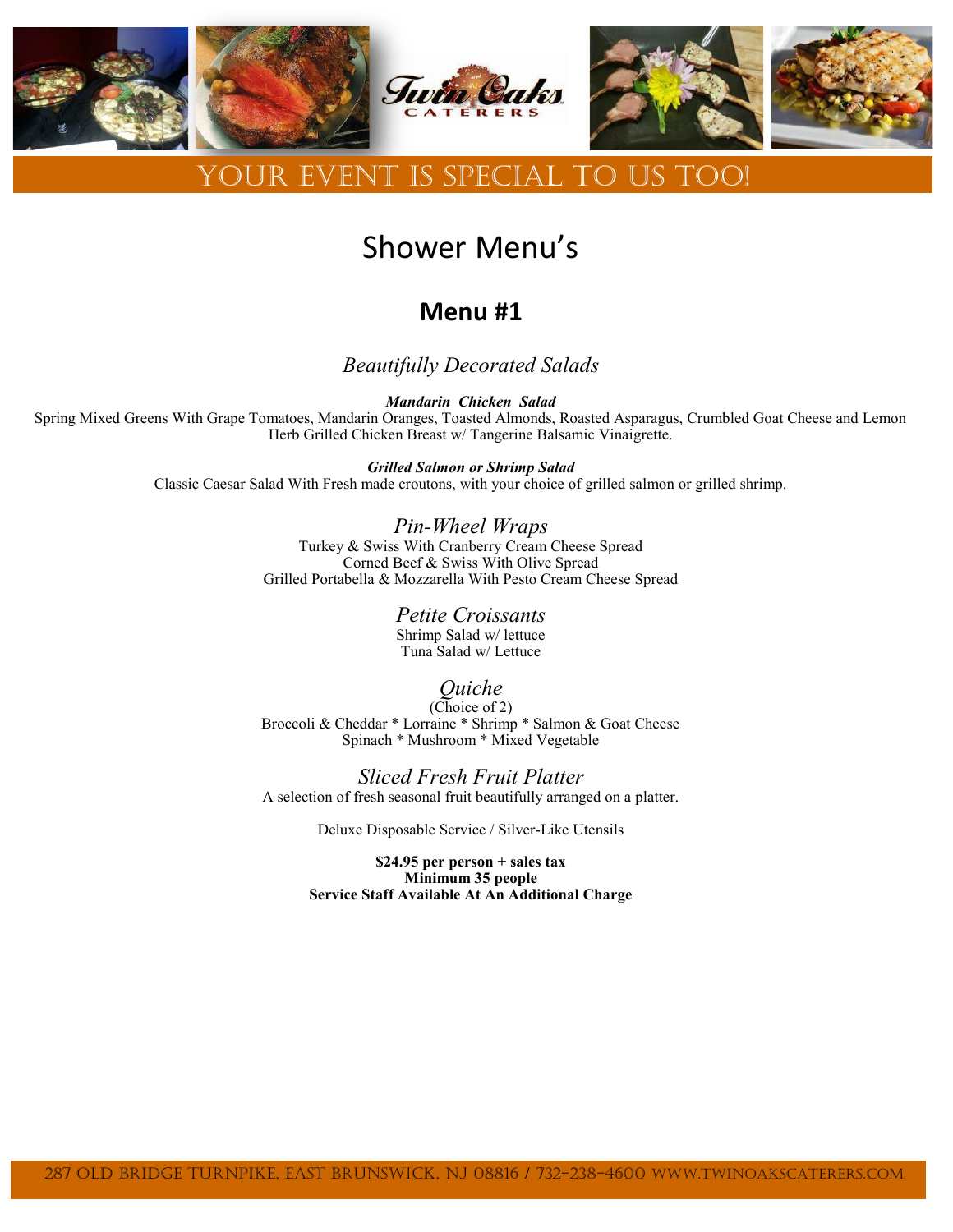

### Your Event is special to us too!

## Shower Menu's **Menu #2 Hot & Cold Luncheon**

#### *Beautifully Decorated Salads*

*Mandarin Chicken Salad*

Spring Mixed Greens With Grape Tomatoes, Mandarin Oranges, Toasted Almonds, Roasted Asparagus, Crumbled Goat Cheese and Lemon Herb Grilled Chicken Breast w/ Tangerine Balsamic Vinaigrette.

> *Grilled Salmon Salad* Classic Caesar Salad With Fresh made croutons, with your choice of grilled salmon or grilled shrimp.

> > *Petite Croissants Sandwiches* Tuna Salad With Lettuce \* Turkey Breast With Lettuce & Tomato

*Pinwheels* Corned Beef & Swiss Grilled Portabella w/ Roasted Pepper & Fresh Mozzarella

#### *Hot Dishes*

(Choice of 3)

Chicken Tenders Marsala \* Chicken Tenders Francaise \* Sweet & Sour Chicken Eggplant Rollettes \* Swedish Meatballs w/ egg noodles \* Turkey Breast Florentine w/ Gravy Grilled Salmon Florentine \* Grilled Salmon Teriyaki \* Grilled Salmon With Mango Chutney Penne' Ala Vodka \* Penne' With Broccoli & Roasted Peppers \* Baked Ziti Gourmet Sun Dried Tomato & Basil Ravioli With Roasted Pepper Cream Sauce Fresh Vegetables \* Rice Pilaf \* Roasted Potatoes

> *Sliced Fresh Fruit Platter* A selection of fresh seasonal fruit beautifully arranged on a platter.

> > Deluxe Disposable Service / Silver-Like Utensils

**\$26.95 per person + sales tax Minimum 35 people Service Staff Available At An Additional Charge**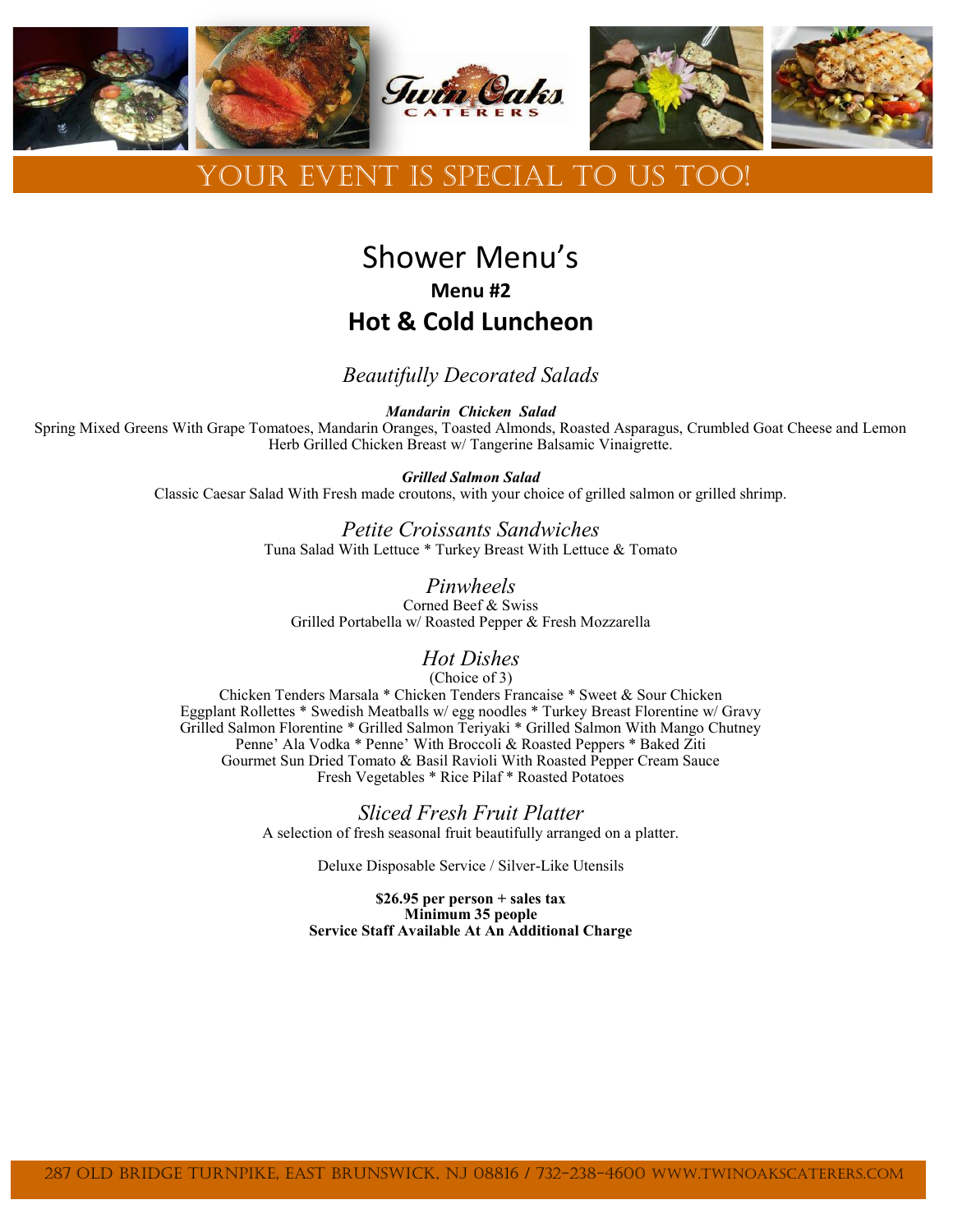

### DUR EVENT IS SPECIAL TO US TOO!

### Shower Menu's

**Menu #3**

*Omelet Station Our chef will prepare eggs and omelets to order for your guests to enjoy. Fillings* Lox \* Ham \* Bacon \* Mushrooms \* Spinach \* Tomatoes \* Peppers \* Onions \* Cheddar Cheese

#### *Buffet*

*Assorted Fresh Baked Quiche*

*Chilled Poached Salmon With Chilled Dill Sauce*

#### *Grilled Balsamic Chicken Breast*

Served at room temperature sliced, with grilled fresh asparagus on a platter of field greens, aged balsamic drizzle.

#### **Freshly Prepared Salads**

*Mixed Greens With Dried Cranberries, Walnuts, Crumbled Blue Cheese w/ Raspberry Vinaigrette Dressing Cous-Cous With Grilled Vegetables & Sun-Dried Tomatoes On A Bed Of Field Greens*

> *Vanilla Yogurt* Raspberries \* Blueberries \* Blackberries \* Granola

#### *Bakery Basket*

Fresh Baked Sliced Bagel Assortment Fresh Baked Croissants Cream Cheese \* Lox & Cream Cheese Spread \* Chive & Cream Cheese Spread Butter \* Jelly \* Margarine

*Hot Beverages*

Fresh Brewed Regular & Decaffeinated Coffee Assorted Tea's Served from Stainless Steel Samovars 1/2 & 1/2 Creamers / Milk / Sugar/ Sweet & Low

*Desserts Sliced Fresh Fruit Fresh Baked Cookies \* Brownies \* Rugelach*

*Chilled Juices* Tropicana Pure Premium Orange Juice Ocean Spray Cranberry Juice Orange Garnishes for Mimosa's

Deluxe Disposable Service / Silver-Like Utensils

**\$34.95 per person + sales tax Minimum 35 people Service Staff Required At An Additional Charge**